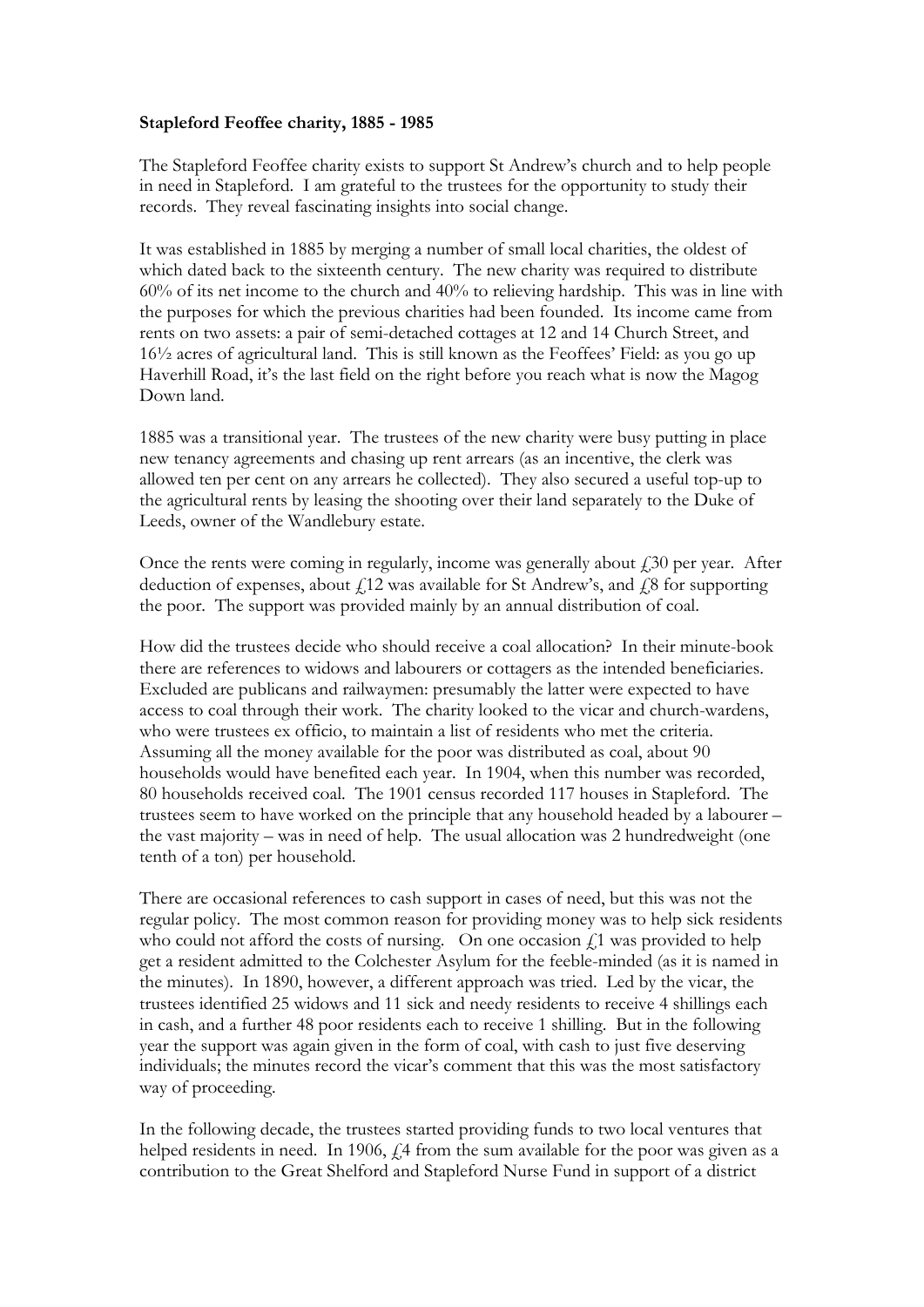nursing service. This continued annually, and from 1909 a  $\zeta$ 2 contribution was given similarly to the Stapleford Coal and Clothing Club. An offsetting reduction was made to the coal distribution, by restricting eligibility to poor widows and others in receipt of parish relief. The result was that coal was distributed to only 20 people in 1912. By 1930 the distribution was defined as supporting "widows and the deserving poor", of whom just 13 were identified.

After many years when income was stable at around  $\dot{\text{L}}$ , 30, in the 1920s the trustees started pursuing systematic rent increases, pushing income up to around £,40 per year. On the other hand, maintenance of the two cottages was becoming an increasing cost. There had been little investment in them since 1885. In 1934 repairs were undertaken costing  $\frac{15}{4}$ , while rent from the two cottages combined was only  $\frac{13}{13}$ . The trustees also decided to embark on a thorough renovation.

The work was completed in 1936 at a final cost of just under  $\ell$ , 510. Income that year was only  $\ddot{f}$ , 33: one of the agricultural tenants was in arrears. The trustees secured a local authority grant of  $f(200)$  towards the cottage renovations, and took out a bank loan for the rest. Loan repayments over the following 20 years became a serious drain on the charity's resources. The first casualty was the annual  $\ell$ 2 contribution to the Stapleford Coal and Clothing Club, which was halved in 1937 then discontinued altogether.

1938 saw a financial crisis. The rent for the two cottages had been doubled to  $f(26)$ , lifting total income to almost  $\dot{f}$ , 50, but the loan charges were  $\dot{f}$ , 33/7/8, leaving very little for charitable purposes. The contribution to the Nurse Fund was stopped. The only benefit for the poor of Stapleford was a distribution of coal to 12 residents, at a cost of  $\frac{1}{4}$ /1/0.

The position improved a little in the following year, when it was discovered that the bank had overcharged. A  $f$ 4 contribution was again given to the Nurse Fund and the coal distribution was maintained. But the loan charges remained the biggest call on the trustees' budget, and in the following years grants to the Nurse Fund were lower.

The trustees decided not to make the usual coal distribution in the winter of 1946/7. Instead 13 residents each received 15 shillings in cash. This was a response to coal rationing. The trustees reasoned that the distribution did not in practice enable beneficiaries to obtain additional coal, but merely saved them part of the cost of buying their annual ration: as the coal distribution was thus already tantamount to cash, giving cash would be more straightforward. There was no discussion of resuming a coal distribution once rationing ended. The cash distribution was made in the same way as for the coal, once a year in mid-winter to a list of residents known to the trustees.

In 1948, as the National Health Service was being established, the trustees decided to end payments to the Great Shelford and Stapleford Nurse Fund. With the coal distribution already replaced by cash, this marked the end of the trustees' long-standing policy that their charitable support to Stapleford residents should be provided in kind.

By the end of the 1940s, income averaged close to  $f$ , 55 a year. The loan repayments and other expenses usually absorbed about  $f<sub>i</sub>30$ , leaving about  $f<sub>i</sub>15$  for St Andrew's and  $f<sub>i</sub>10$ for the charitable distributions. Through the 1950s further rent increases slightly boosted the sums available for the church and the poor. However, this precarious balance was easily upset as the cottages started to require more maintenance again. In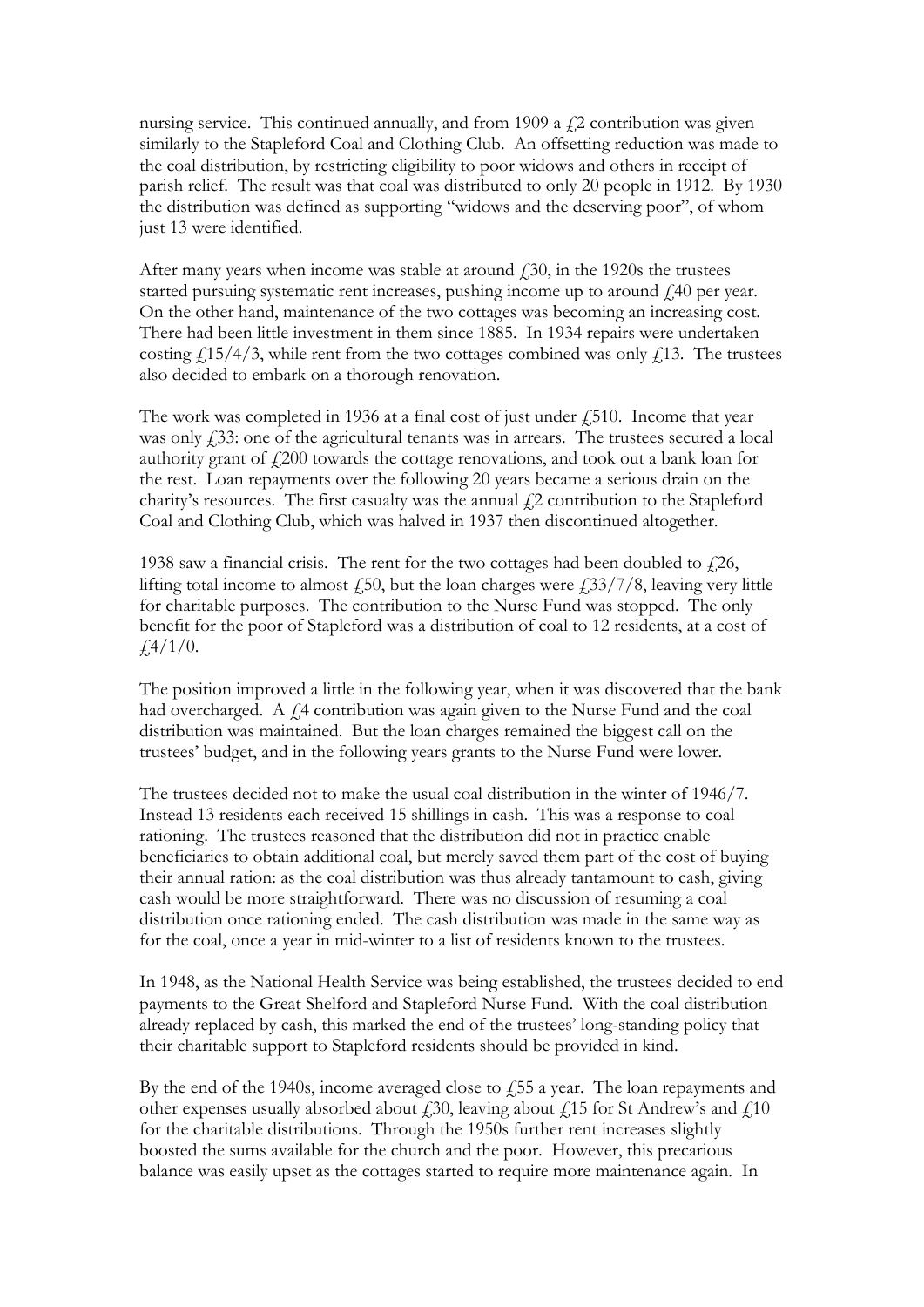1951, for example,  $\frac{27}{10/8}$  had to be spent on them, and the trustees were left with just  $\frac{2}{15/10}$  for the church and  $\frac{1}{17/2}$  for the poor. They decided to anticipate some of the following year's income to maintain a cash distribution of 12 shillings and sixpence to 13 residents. In 1955 maintenance costs of  $\frac{152}{5}/9$  combined with the loan repayments exceeded the trustees' income of just under  $f(65)$ , so there was nothing for either the church or the poor.

The financial position improved once the final loan repayment was made in 1957. However, there continued to be years in which the costs of maintaining the cottages left little or nothing for the feoffees' charitable purposes.

The trustees had the cottages connected to the mains electricity supply in 1960, and in 1962 to mains sewers. However necessary and overdue these improvements were, the costs again reduced what could be given to the church or the poor. In 1964 the trustees distributed just  $\dot{\ell}$ ,  $\dot{\ell}$  in cash support to 4 residents from their list. The following year  $\dot{\ell}$ ,  $40$ was given to 14 residents. Such variations continued throughout the 1960s and 1970s. From the point of view of residents in financial need, the charity must have appeared a distinctly unpredictable and unreliable source of help.

In 1980 the trustees started to explore the possibility of selling assets. At the time of the original foundations, giving land and property was a good way to set up a charity with the resources to be effective. But economic conditions had changed, and the cottages in particular had become a liability. The trustees saw it as part of their charitable mission to provide affordable accommodation for two poor households. But maintenance of the cottages was absorbing so much of their resources that their wider charitable purposes around the village were regularly compromised. If the cottages were sold, the proceeds could be invested to yield a larger and more reliable charitable income.

The trustees' first thought was to sell only the gardens of the cottages, to get around the problem that the tenants were neglecting them. But it quickly became clear that total redevelopment of the site would be more realistic. Working with a local housing association, they drew up plans to replace the cottages with several units suitable for lowincome tenants. However, the housing association was unable to match the open-market price of the site, and charity law did not allow the trustees to sell their asset for less than best value. In 1984 the whole site was put on the market, and in 1985 it was sold to a local builder for commercial redevelopment. Private houses now stand where the two charity cottages were.

The sale proceeds (just over  $f(68,000)$  were prudently invested. With the new income, and with no liabilities now relating to the cottages, the charity's financial position was transformed. In 1986 £5,133.44 was available for distribution to St Andrew's and to cases of hardship. This compared to £780 distributed in 1984, and nothing in 1981.

Also in 1985, the trustees negotiated a new Scheme for the charity with the Charity Commission. This broadened the representativeness of the trustee group: for the first time the Parish Council could nominate members. The trustees took particular care to ensure that the updated rules would enable them to respond to all forms of hardship among Stapleford residents.

Thus revitalised, the charity embarked on a new stage of its existence. The trustees took steps to publicise the availability of help to residents. While annual payments to a list of